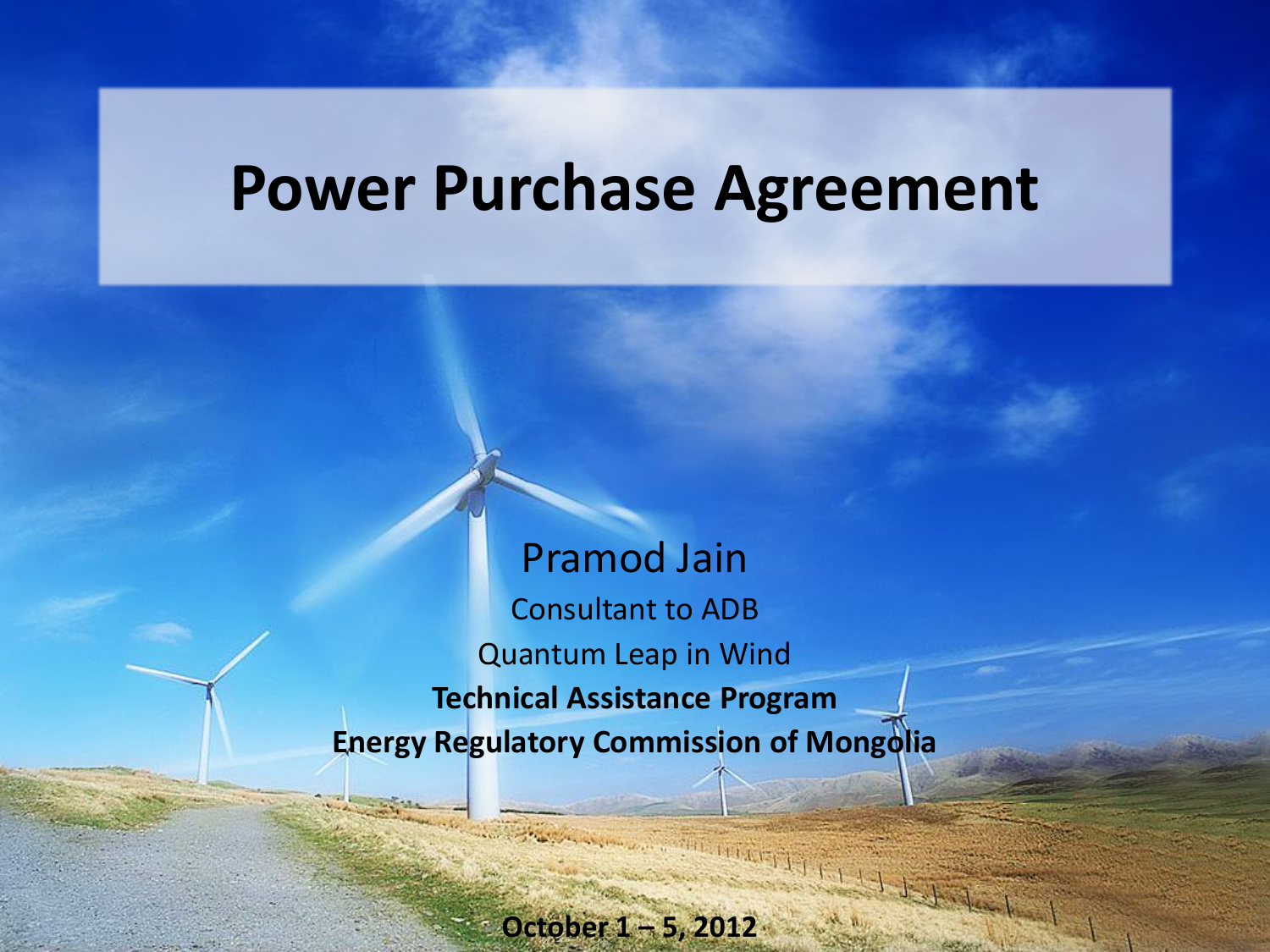

### Agenda

- What are the current PPA issues?
	- Conditions Precedent
	- Milestones and Schedules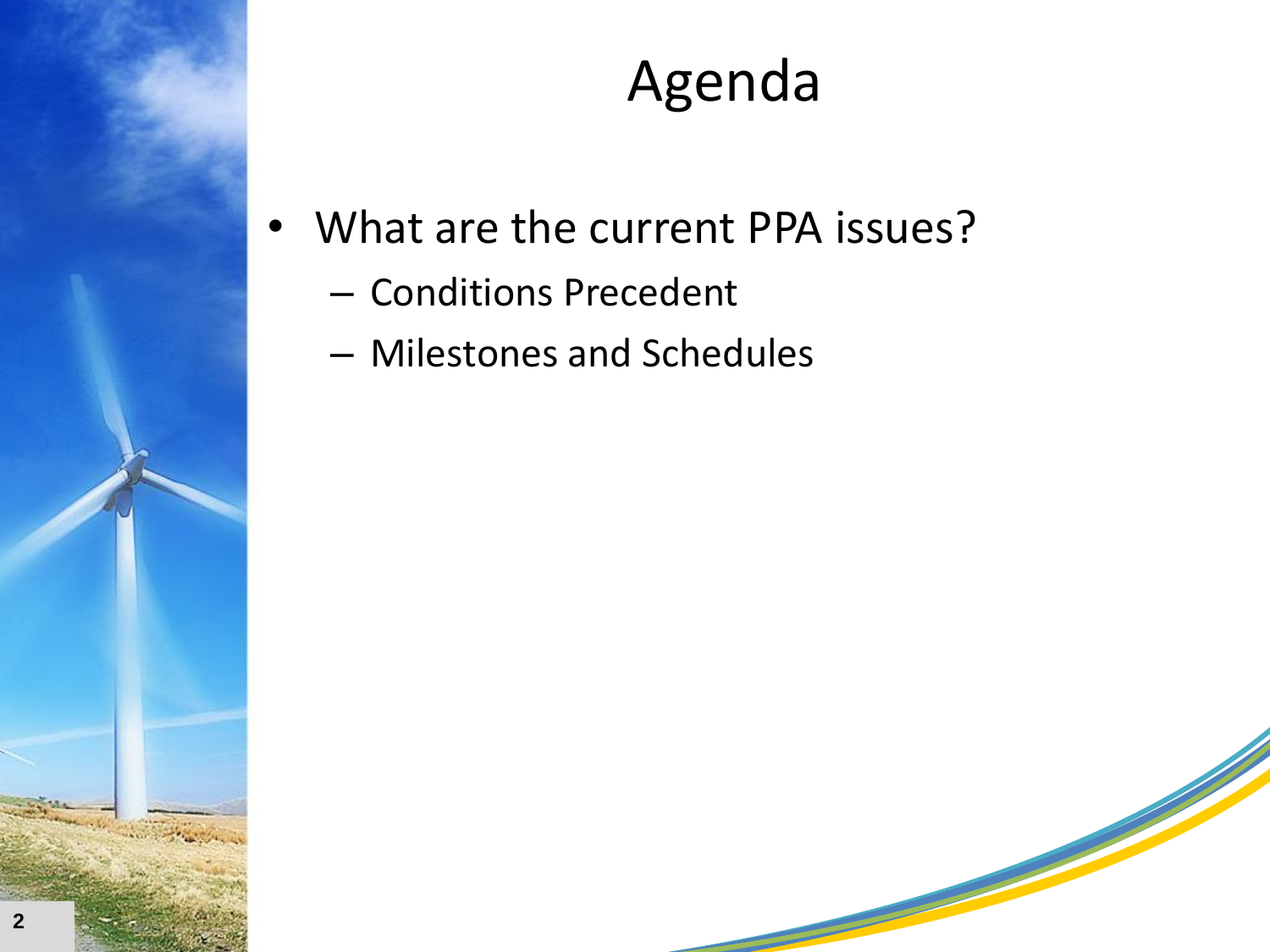

#### Specific PPA Issues

- Conditions precedent
	- Permits/ PUC approval
	- Financial closing
	- Government support letter
- Deadline of 5 years is too long
	- PPA should be issued only after feasibility has been established
- No milestones or deadlines for major activities leading up to Commercial Operation Date
	- As industry matures, milestones will become important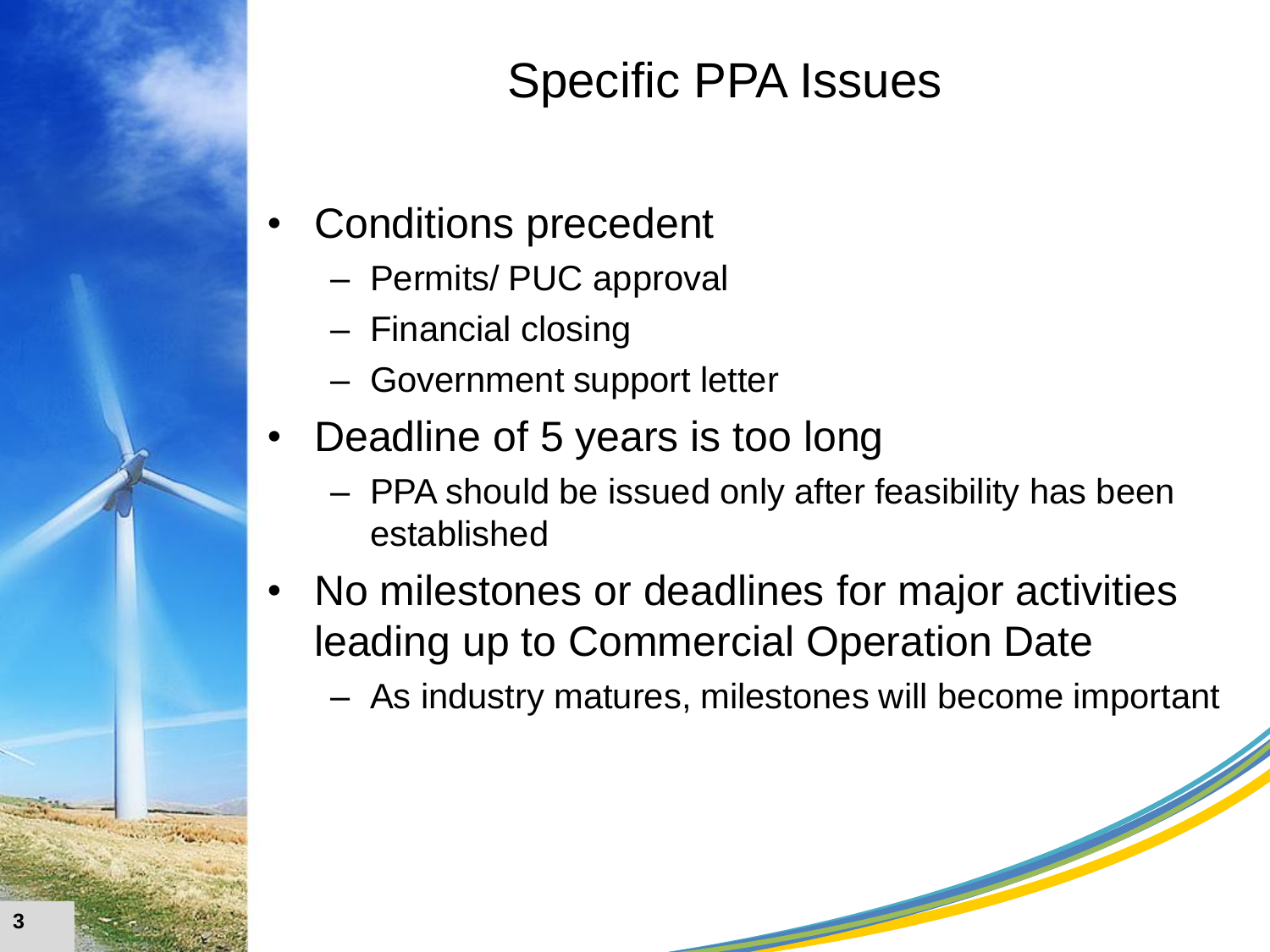## Milestones/Schedule

| <b>Date</b> | <b>Milestones</b>                                                                    |
|-------------|--------------------------------------------------------------------------------------|
|             | Submits interconnection application.                                                 |
|             | Files any land applications.                                                         |
|             | Files a CEC Certification and Verification application.                              |
|             | Files Governmental Approval application(s) [add details].                            |
|             | Receives a completed interconnection feasibility study.                              |
|             | Receives CEC Certification and Verification.                                         |
|             | Receives a completed interconnection system impact study.                            |
|             | Obtains control of all lands and rights-of-way comprising the Site.                  |
|             | Receives a completed interconnection facility study.                                 |
|             | Executes interconnection agreement and/or transmission agreement.                    |
|             | Receives FERC acceptance of interconnection agreement and transmission agreement(s). |
|             | [Executes long term fuel contract.] [Completes a comprehensive resource assessment.] |
|             | Executes a turbine supply contract.                                                  |
|             | Executes an Engineering, Procurement and Construction ("EPC") contract.              |
|             | Receives all Governmental Approvals [add details].                                   |
|             | Completes financing.                                                                 |
|             | Delivers full NTP under EPC contract and begins construction of the Project.         |
|             | Begins startup activities.                                                           |
|             | Executes Meter Service Agreement and Participating Generator Agreement.              |
|             | Achieves initial operation.                                                          |
|             | Demonstrates the Contract Capacity.                                                  |
| <b>GCOD</b> | Commercial Operation Date.                                                           |
|             |                                                                                      |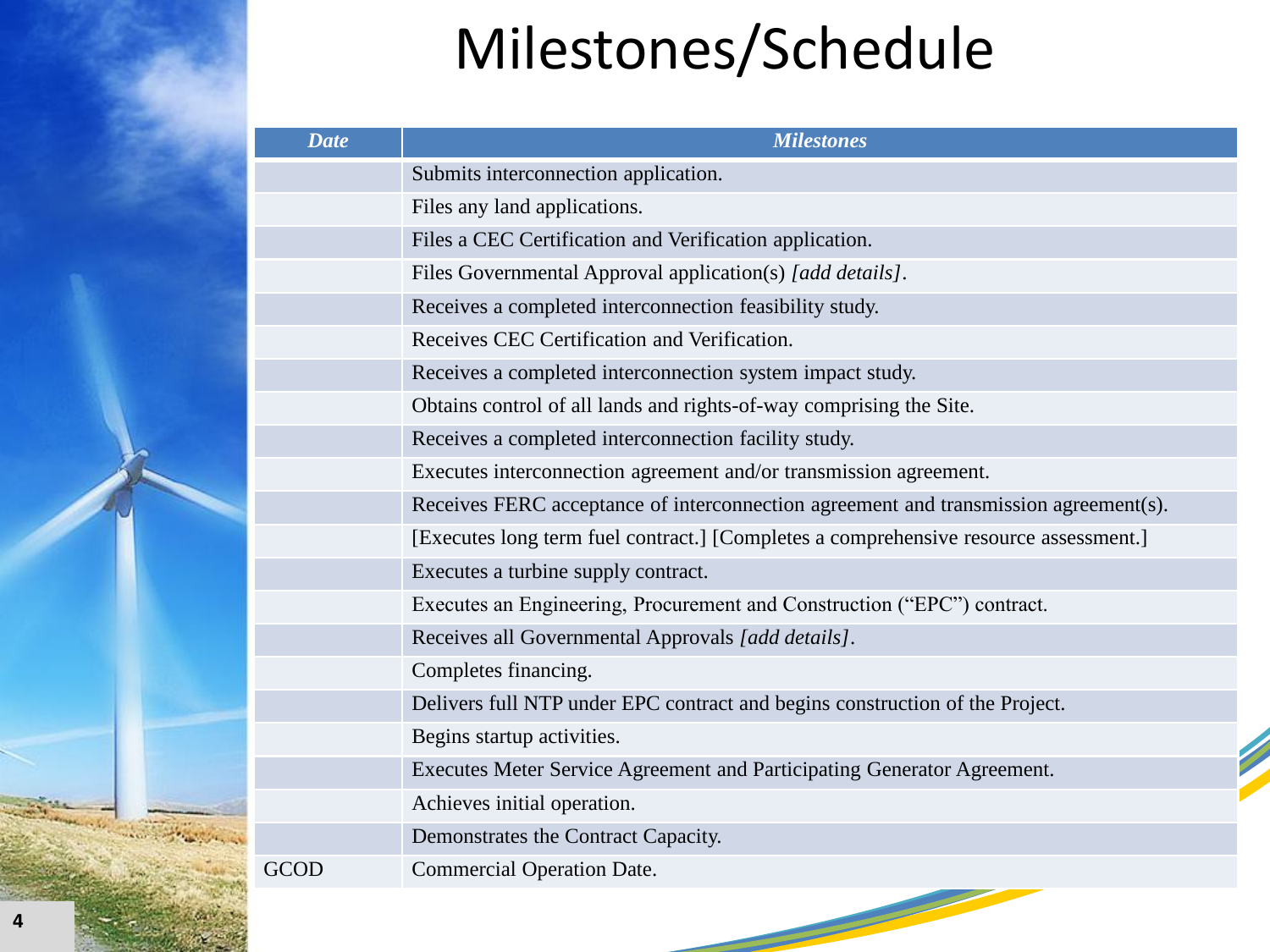

# Seller's Obligations

- Upon an Event of Default of Seller prior to the CP Satisfaction Date, Buyer may terminate this Agreement in which case Seller shall owe Buyer liquidated damages in the amount of the Development Period **Security**
- Buyer may retain such Performance Assurances to pay such liquidated damages
- Quarterly report of progress, prior to CP and post CP